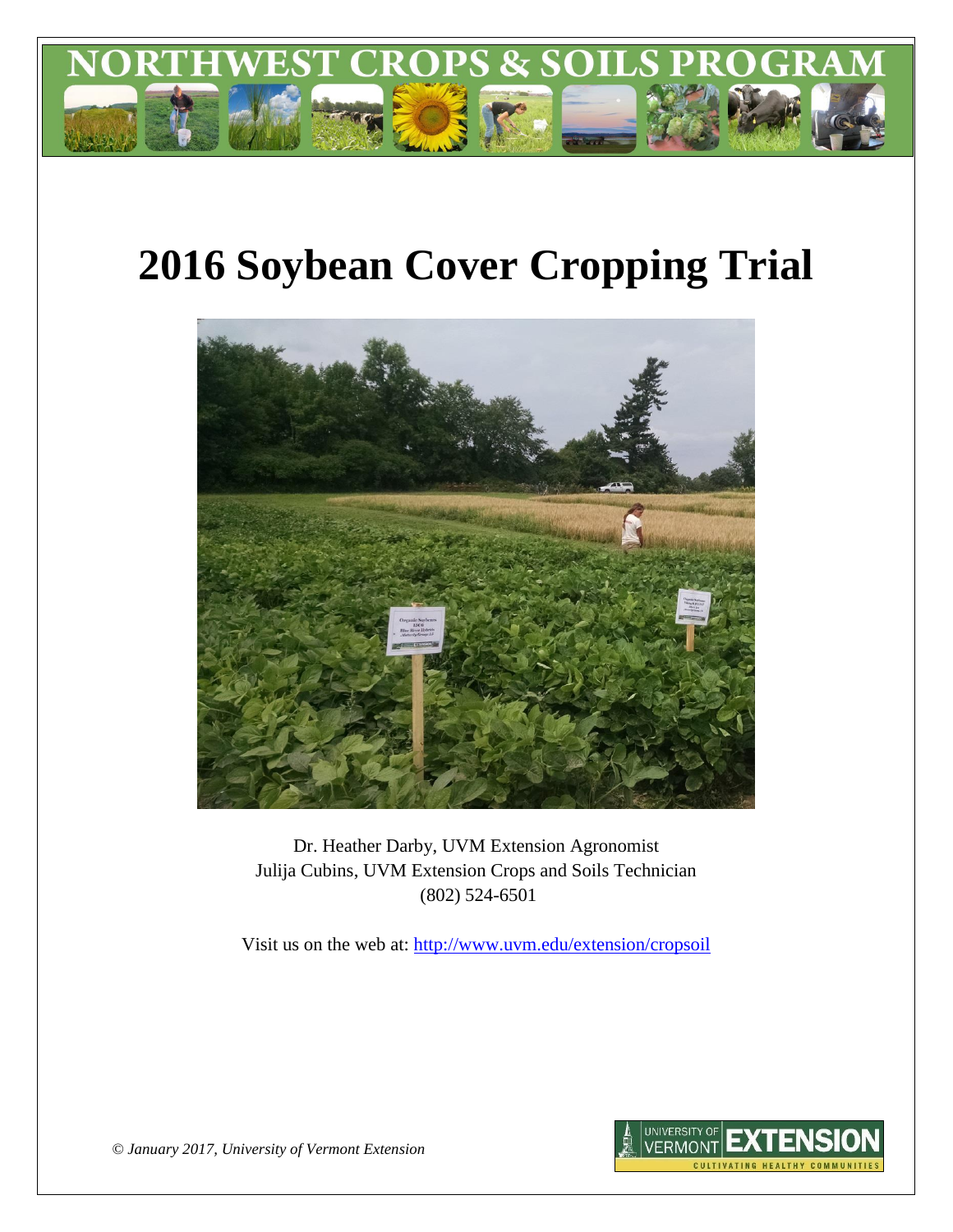### **2016 SOYBEAN COVER CROPPING TRIAL Dr. Heather Darby, University of Vermont Extension [heather.darby\[at\]uvm.edu](mailto:heather.darby@uvm.edu?subject=2012%20Short%20Season%20Corn%20Report)**

In 2016, the University of Vermont Extension Northwest Crops and Soils Team interseeded cover crops into soybean varieties to evaluate cover crop establishment and effect on soybean yield at Borderview Research Farm in Alburgh, VT. Growing conditions in Alburgh are conducive to grow soybeans from maturity group 1.8 and under. Due to the later harvest date of soybeans in Vermont, little research has been done of cover crop establishment. Cover crops, particularly legumes, have difficultly establishing after the late soybean harvest and are not able to develop enough biomass to protect the otherwise bare soil during the winter. In an effort to support and expand the local soybean market throughout the northeast and increase soil health in fields rotated with soybeans, the University of Vermont Extension Northwest Crop and Soils (NWCS) Program, as part of a grant from the Eastern Soybean Board, established a trial in 2016 to evaluate cover crop seeding methods and establishment in soybeans.

# **MATERIALS AND METHODS**

Two cover crops were evaluated for their ability to establish within a soybean canopy without affecting soybean yield and quality (Table 1).

| <b>NRCS Mix 2</b>                          | <b>Winter Rye</b>              |
|--------------------------------------------|--------------------------------|
| Ryegrass<br>Crimson clover<br>Arifi radish | Variety not specified<br>(VNS) |
| $100$ lbs ac <sup>-1</sup>                 | $25$ lbs ac <sup>-1</sup>      |

#### **Table 1. Cover crops and rate, Alburgh, VT, 2016.**

The soil type at the Alburgh location was Benson rocky silt loam (Table 2). The plots were 5' x 20' with row spacing of 30". The cover crop treatments were planted on 6-Sep and 22-Sep. The Penn State interseeder was used to seed plots on the first planting date. Cover crops were seeded by hand broadcast on both planting dates. Soybeans were harvested on 10-Oct.

#### **Table 2. Soybean cover crop trial specifics, Alburgh, VT, 2016.**

|                             | <b>Borderview Research Farm</b><br>Alburgh, VT |
|-----------------------------|------------------------------------------------|
| Soil type                   | Benson rocky silt loam, 3% slope               |
| Plot size                   | 5 x 20                                         |
| Row spacing (inches)        | 30                                             |
| Soybean planting date       | $26$ -May                                      |
| Tillage type                | Moldboard plowed and disked                    |
| Soybean seeding rate        | 185,000 seeds $ac^{-1}$                        |
| Cover crop planting dates   | $6-Sep, 22-Sep$                                |
| Cover crop planting methods | Interseeding, Hand broadcasting                |
| Soybean harvest date        | 10-Oct                                         |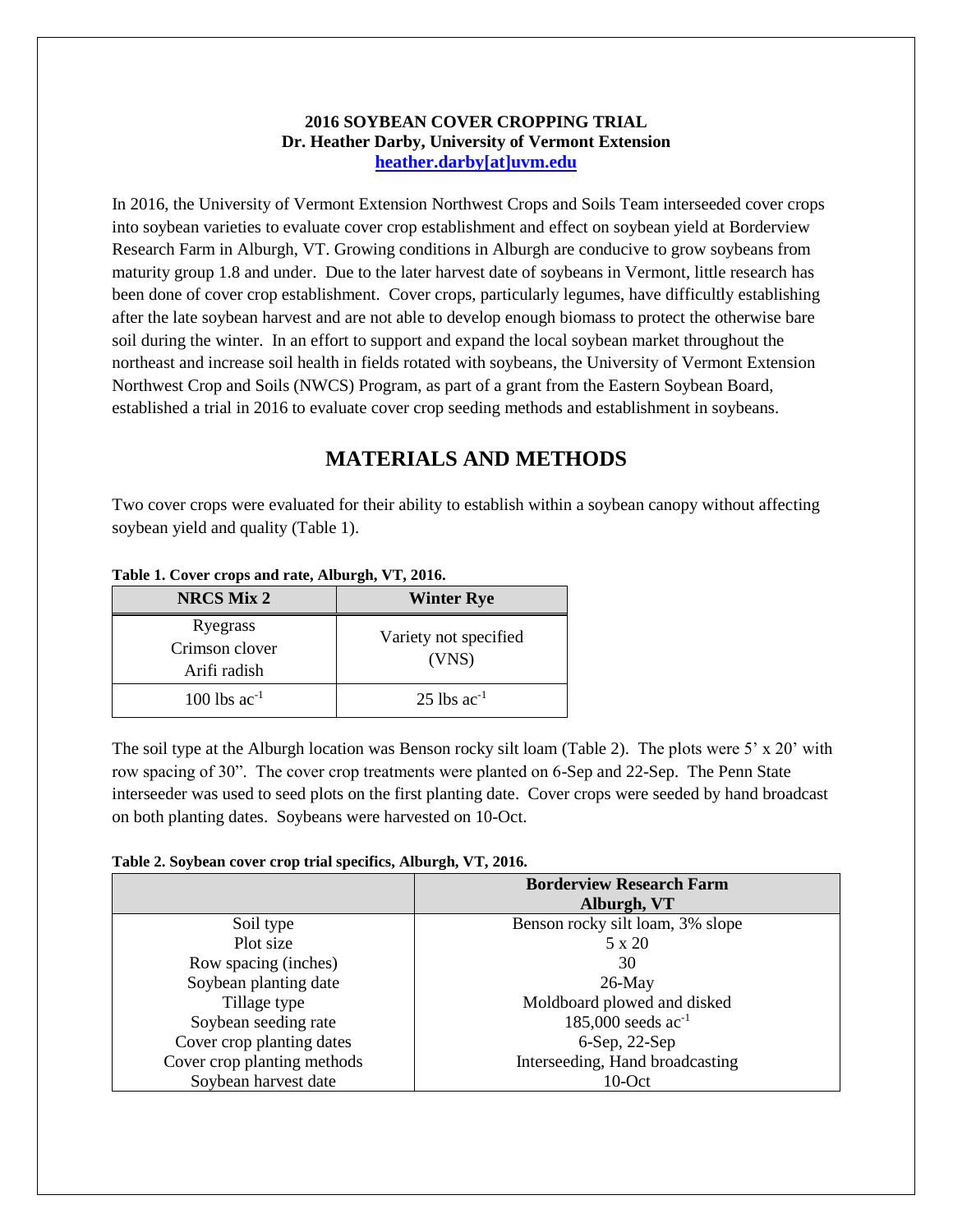On 10-Oct, the soybeans were harvested using an Almaco SPC50 small plot combine. Seed was cleaned with a small Clipper M2B cleaner (A.T. Ferrell, Bluffton, IN). They were then weighed for plot yield, tested for harvest moisture using a DICKEY-John M20P moisture meter, and evaluated for test weight using a Berckes Test Weight Scale.

The cover crop plots were evaluated for establishment through percent ground cover on 10-Nov.

Soybean yields are presented at 13% moisture on a per acre basis. Yields were analyzed using the GLM procedure in SAS and brew values were analyzed using the PROC MIXED procedure in SAS with the Tukey-Kramer adjustment, which means that each cultivar was analyzed with a pairwise comparison. Relationships between variables were analyzed using the GLM procedure.

Variations in yield and quality can occur because of variations in genetics, soil, weather, and other growing conditions. Statistical analysis makes it possible to determine whether a difference among hybrids is real or whether it might have occurred due to other variations in the field. At the bottom of each table a LSD value is presented for each variable (i.e. yield). Least Significant

Differences (LSDs) at the 0.10 level of significance are shown. Where the difference between two hybrids within a column is equal to or greater than the LSD value at the bottom of the column, you can be sure that for 9 out of 10 times, there is a real difference between the two hybrids. In this example, hybrid C is significantly different from hybrid A but not from hybrid B. The difference

| <b>Hybrid</b> | Yield  |
|---------------|--------|
| A             | 6.0    |
| B             | $7.5*$ |
| C             | $9.0*$ |
| LSD.          | 2.0    |
|               |        |

between C and B is equal to 1.5, which is less than the LSD value of 2.0. This means that these hybrids did not differ in yield. The difference between C and A is equal to 3.0, which is greater than the LSD value of 2.0. This means that the yields of these hybrids were significantly different from one another.

## **RESULTS**

Weather data was recorded with a Davis Instrument Vantage Pro2 weather station, equipped with a WeatherLink data logger at Borderview Research Farm in Alburgh, VT. Missing precipitation data from 17-Aug through 31-Oct was supplemented using data provided by the NOAA from Highgate, VT. May through September was unusually dry, accumulating 7.27 inches less rain than in a usual year (Table 3). Despite the lack of rain, June and July were close to the average temperature. However, late summer and early fall were hotter than the average. Overall, there were an accumulated 2708 Growing Degree Days (GDDs) this season, approximately 302 more than the historical 30-year average.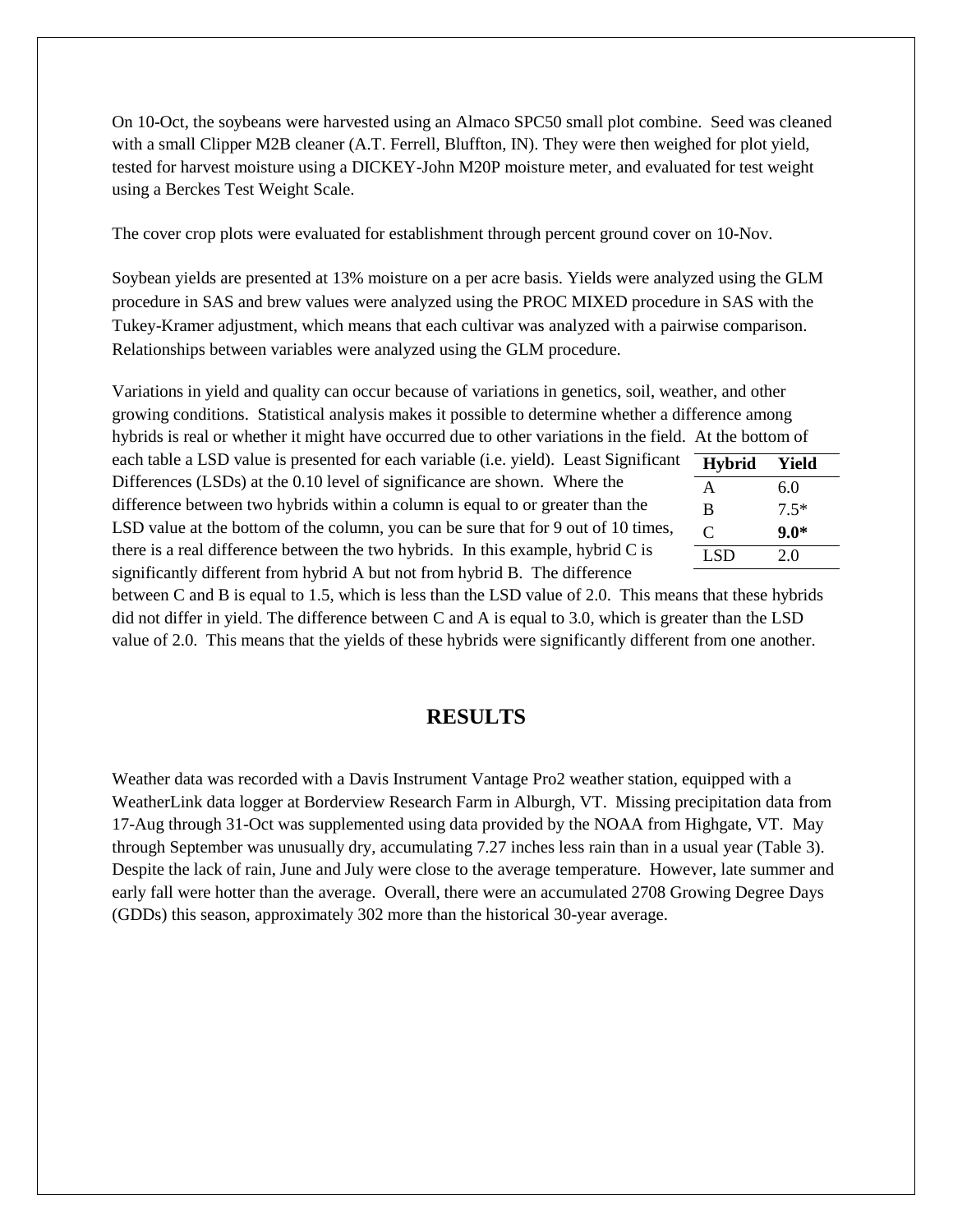| Alburgh, VT                         | May     | June    | July    | August  | September | October |
|-------------------------------------|---------|---------|---------|---------|-----------|---------|
| Average temperature $({}^{\circ}F)$ | 58.1    | 65.8    | 70.7    | 71.6    | 63.4      | 50.0    |
| Departure from normal               | 1.80    | 0.00    | 0.10    | 2.90    | 2.90      | 1.90    |
|                                     |         |         |         |         |           |         |
| Precipitation (inches)              | 1.5     | 2.8     | 1.8     | 3.0     | 2.5       | 5.0     |
| Departure from normal               | $-1.92$ | $-0.88$ | $-2.37$ | $-0.93$ | $-1.17$   | 1.39    |
|                                     |         |         |         |         |           |         |
| Growing Degree Days (base 50°F)     | 340     | 481     | 640     | 663     | 438       | 146     |
| Departure from normal               | 74      | ⇁       |         | 82      | 104       | 34      |

#### **Table 3. 2016 weather data for Alburgh, VT.**

Based on weather data from a Davis Instruments Vantage Pro2 with WeatherLink data logger. Historical averages are for 30 years of NOAA data (1981-2010) from Burlington, VT. Alburgh precipitation data from 8/17/16-10/31/16 was missing and was replaced by data provided by the NOAA for Highgate, VT.

Yields of soybeans were compared between cover crop treatments (Table 4). Soybean varieties with cover crops seeded in their plots yielded significantly higher than soybean varieties without cover crops. The trial average was  $64.8$  bu ac<sup>-1</sup>.

#### **Table 4. Yields of soybeans with and without cover crops, Alburgh, VT, 2016.**

| Cover crop presence | Soybean yield<br>@ 13% moisture<br>bu $ac^{-1}$ |
|---------------------|-------------------------------------------------|
| With cover crop     | 65.1                                            |
| No cover crop       | 64.5                                            |
| Trial mean          | 64.8                                            |
| $p$ -value $(0.1)$  | 0.0003                                          |

The top performing treatment is indicated in **bold**.

Cover crop establishment was compared between the two planting dates (Table 5). The cover crops planted on 6-Sep had an average ground cover percentage of 43.4% and was statistically significant from cover crops planted on 22-Sep. The difference between average ground cover of the treatments was 24.8%.

#### **Table 5. Cover crop establishment by planting date, Alburgh, VT, 2016.**

| <b>Cover crop planting date</b> | <b>Ground cover</b><br>$\%$ |
|---------------------------------|-----------------------------|
| 6-Sep                           | 43.4                        |
| $22-Sep$                        | 18.6                        |
| Trial mean                      | 33.5                        |
| $p$ -value $(0.1)$              | 1098                        |

The top performing treatment is indicated in **bold**.

Two seeding methods were used to disperse cover crops in soybean plots (Table 6). While the cover crops planted using the interseeder established more successfully, this method would not be feasible for production as the soybeans in some plots were not harvestable after being knocked over by the interseeder.